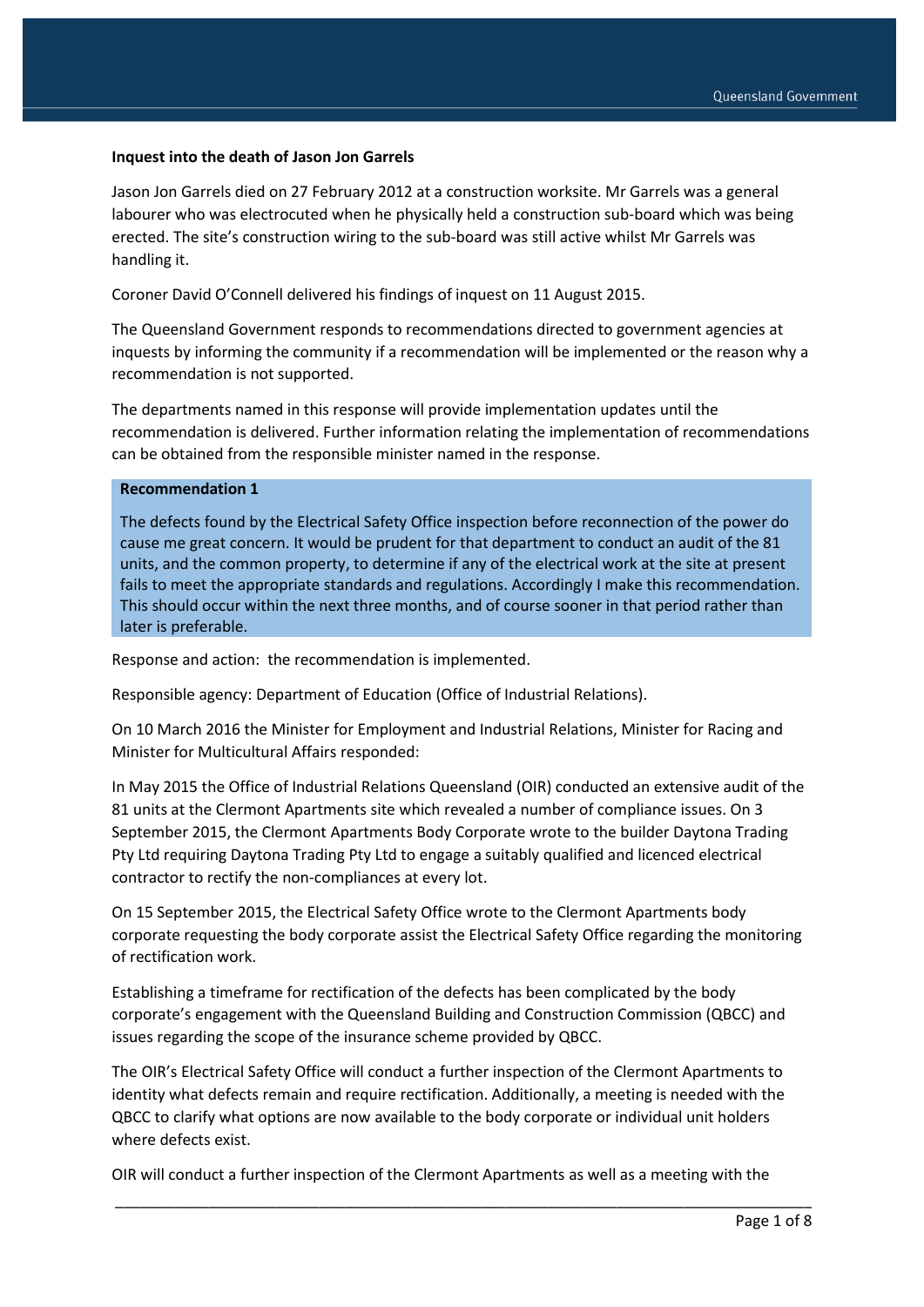QBCC to ascertain options for the body corporate and/or individual unit owners.

## **On 23 December 2016 the Minister for Employment and Industrial Relations, Minister for Racing and Minister for Multicultural Affairs responded:**

In May 2015 OIR conducted an extensive audit of the 81 apartments at the Clermont Apartments site which revealed a number of compliance issues. The attending Electrical Safety Office (ESO) inspectors made the site electrically safe.

The ESO wrote separately to the builder, the body corporate and the electrical contractor urging them to engage a suitably qualified and licensed electrical contractor to rectify the non-compliances at every lot of the Clermont apartments.

The ESO completed a re-inspection of the Clermont apartments on Thursday, 25 February 2016 and noted only a portion of the apartments and common areas had rectification work done. The site continues to be electrically safe.

The ESO is considering whether to refer the electrical contractor to the Electrical Licensing Committee (ELC) for further disciplinary action. The ELC has legislative authority to require the electrical contractor to engage, at their own expense, a suitably licensed person to fix the defects.

The ELC must comply with the processes and timeframes outlined in the *Electrical Safety Act 2002*.

## **On 6 April 2017 the Minister for Employment and Industrial Relations, Minister for Racing and Minister for Multicultural affairs responded:**

The ESO referred the electrical contractor to the ELC for disciplinary action.

The ELC resolved to order the electrical contractor to ensure the defects at the Clermont Apartments side are rectified, at the contractor's own expense. In August 2016 a disciplinary notice was issued to the contractor to this effect. The contactor has failed to attend the hearing with the ELC.

The ELC hearing has been deferred while legal advice with respect to action against the contractor is obtained.

## **On 23 January 2018 the Minister for Education and Minister for Industrial Relations responded:**

In light of the original electrical contractor's failure to attend the hearing with ELC for disciplinary action and engage in the rectification process, the ESO resolved to implement the next phase of the OIR strategy which involves contacting owners and occupiers of the affected units requiring rectification.

On 14 June 2017, the ESO issued 78 statutory notices under section 74 of the *Electrical Safety Regulation* 2013 to the individual owners and body corporate of the Clermont apartments. These notices place a requirement on the person in control of the electrical equipment to have the defects rectified. The deadline for compliance by the owners and body corporate was 10 September 2017 and a small number of owners have managed to comply and have matters rectified. Understandably, a number of owners have experienced difficulty in securing the services of tradesman to attend the site. The ESO has facilitated a tender process that will see rectifications outstanding completed by the electrical contractor successful in the tender process who will invoice individual unit owners direct.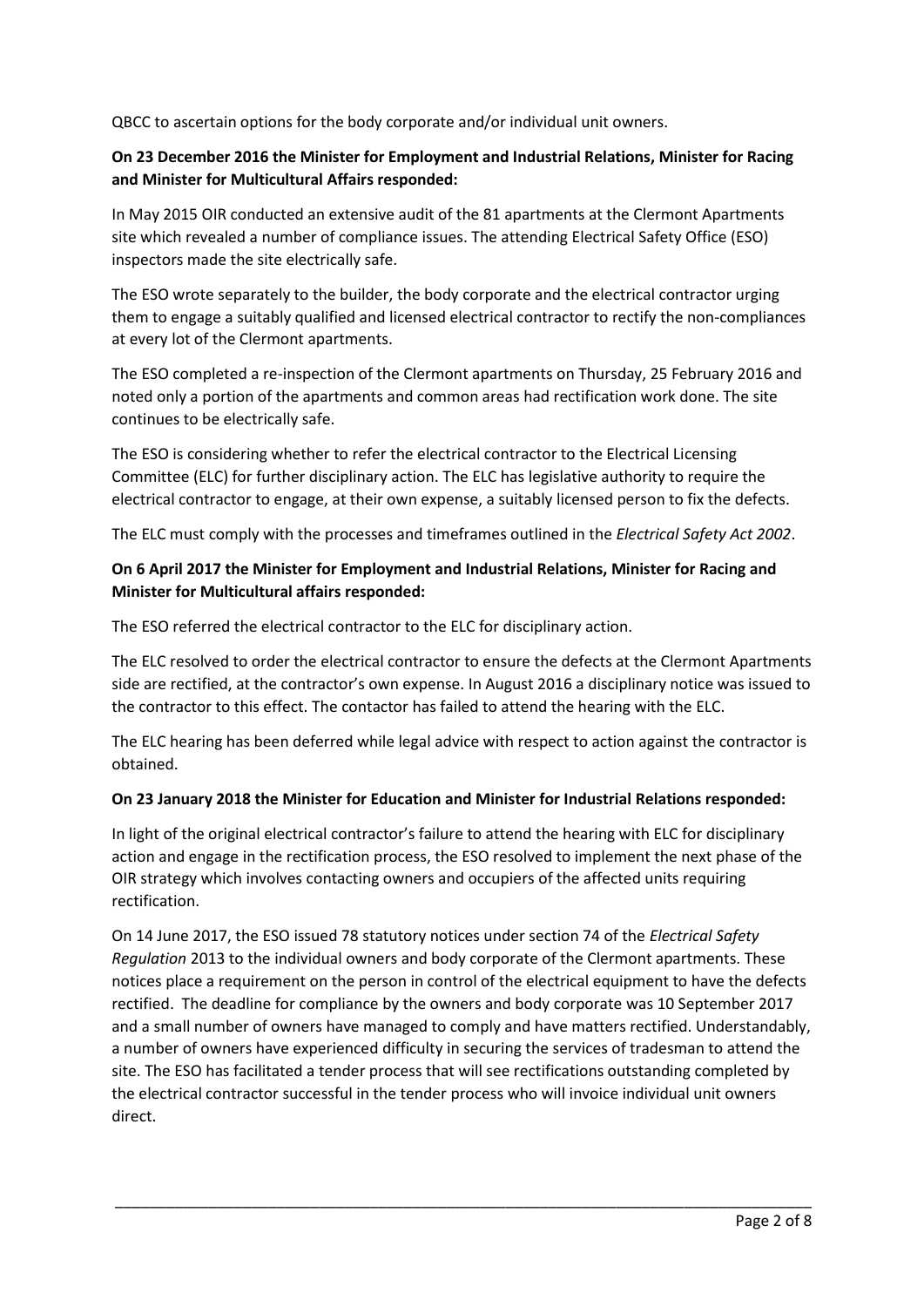## **On 15 August 2018 the Minister for Education and Minister for Industrial Relations responded:**

The rectification process through the electrical contractor engaged by the body corporate was completed in May 2018. The defects addressed through this process did not pose an electrical safety risk. The site was made electrically safe by the ESO at the time of its audit in May 2015. This brings to a close the extensive work undertaken by the ESO since it implemented this recommendation with the audit of the site in May 2015.

### **Recommendation 2**

Clearly the government should examine, and review, the qualifications required to be obtained to allow persons to be the holder of an electrical contractor's licence. Any such review should also examine whether demonstrated proficiencies in certain disciplines of electrical work requires specialist training units to be undertaken, and successfully completed. Perhaps electrical qualifications come with a 'tiered' approach reflecting competency in certain disciplines? Perhaps that is appropriate, perhaps not. That is an area that the government, in consultation with industry, needs to consider. Accordingly I recommend that the government review the licencing qualifications (including demonstrated competency) required for obtaining an electrical contractor's license. After review it shall be up to the government to decide what appropriate action, if any, should be taken. Clearly the situation can be improved, and no action being taken may be disappointing to some.

Response and action: the recommendation is implemented.

Responsible agency: Department of Education (Office of Industrial Relations).

On 10 March 2016 the Minister for Employment and Industrial Relations, Minister for Racing and Minister for Multicultural Affairs responded:

The Office of Industrial Relations Queensland (OIR) considered the information provided by the coroner and is establishing terms of reference for a review of electrical contractor licensing requirements.

As at 1 December 2015, the terms of reference have been established.

OIR will put out to tender for a review to be conducted of the electrical contractor licensing requirements.

## **On 23 December 2016 the Minister for Employment and Industrial Relations, Minister for Racing and Minister for Multicultural Affairs responded:**

The OIR engaged KPMG to undertake the review of the qualifications of electrical contractors' licences. The contract is yet to be finalised however and a project plan will be established.

The OIR will finalise the contract with KPMG and develop a project plan.

# **On 6 April 2017 the Minister for Employment and Industrial Relations, Minister for Racing and Minister for Multicultural affairs responded:**

The review of the qualifications for electrical contractors is complete and was presented to the Electrical Safety Board.

The board is reviewing and considering the content of the report. The progress is to be reported to the OIR's Organisational Response Governance Group.

\_\_\_\_\_\_\_\_\_\_\_\_\_\_\_\_\_\_\_\_\_\_\_\_\_\_\_\_\_\_\_\_\_\_\_\_\_\_\_\_\_\_\_\_\_\_\_\_\_\_\_\_\_\_\_\_\_\_\_\_\_\_\_\_\_\_\_\_\_\_\_\_\_\_\_\_\_\_\_\_\_\_

The OIR is awaiting the board's review of the report and outcomes/recommendations.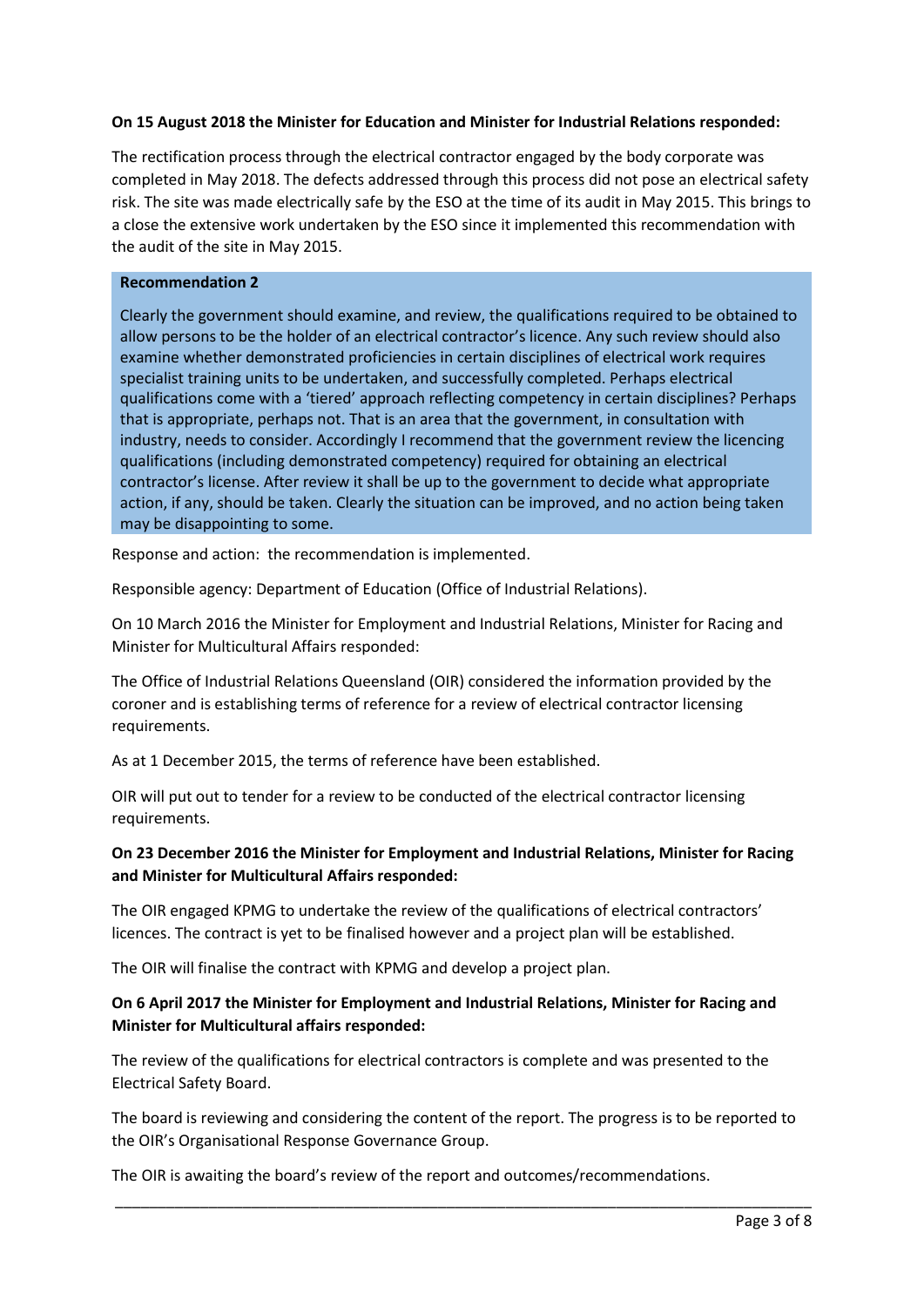## **On 23 January 2018 the Minister for Education and Minister for Industrial Relations responded:**

Following the board's review, the Electrical Safety Office (ESO) established a Technical Reference Group (TRG) and is progressing a review of the requirements for electrical contractor and work licences.

The TRG consulted a range of stakeholders. The TRG will report on and make specific recommendations about training and qualification pathways for consideration by the Electrical Licencing Committee and the Electrical Safety Board.

Changes effective 31 August 2017 to the *Electrical Safety Act* 2002 increased enforcement and disciplinary powers of the ESO.

The ESO will report to the OIR on the progress of the technical reference group to enable the OIR to determine any requirements with respect to contractor and work licences.

### **On 15 August 2018 the Minister for Education and Minister for Industrial Relations responded:**

The recommendations made in the Technical Reference Group (TRG) final report *Electrical licence transformation project – findings,* were provided to the Electrical Licensing Committee (ELC) for consideration. The committee's final recommendations were approved by the Electrical Safety Board on 21 September 2017 and have been implemented. On 1 July 2018, changes to 'eligibility requirements' commence for qualified technical persons (QTP) and qualified business persons (QBP) for Queensland electrical contractor licences. Further changes will occur by 1 January 2019 following regulatory amendments to section 7 - Meaning of a qualified business person and qualified technical person, of the *Electrical Safety Regulation 2013*.

### **The changes**

### Higher competency requirements

The changes directly address KPMG recommendations by imposing higher business and technical competencies on qualified persons for Queensland electrical contractor licences. New QTPs and QBPs will be required to complete units of training from the Certificate IV in Electrotechnology - Electrical contracting. New QTPs will also need to demonstrate currency in verification and testing skills by completing 'refresher training' in those skills.

### QTP work licence requirements

By 1 January 2019 a QTP nominee will need to have held their electrical mechanic work licence for at least two years (currently 12 months).

#### QBP business experience

By 1 January 2019 QBP nominees will no longer be eligible solely on the current basis of five years business experience. Once implemented, the higher competency requirements will apply to all QBP nominees. Business experience will only count as supplementary evidence of business competence.

Until 31 December 2018 a range of transitional provisions will apply to assist both industry and registered training organisations (RTOs) to adapt to the new requirements. The transitional provisions only apply to persons who can demonstrate that they would have been eligible under a number of the current eligibility pathways.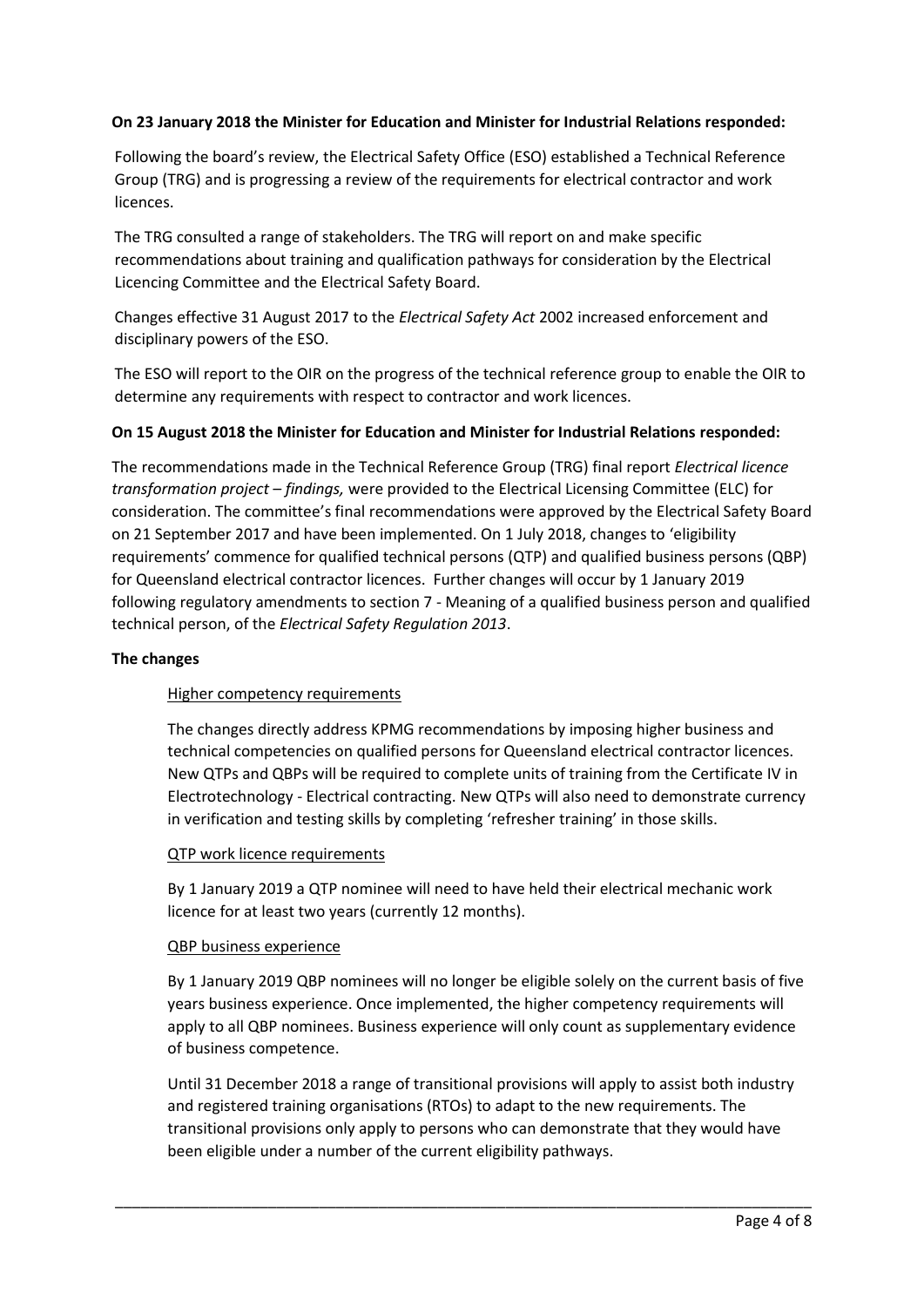The ESO met with a range of industry stakeholders to explain the new requirements and transitional provisions. The ESO also published [eSafe articles](https://www.worksafe.qld.gov.au/forms-and-resources/newsletter/esafe-newsletters/esafe-editions/esafe-electrical/2018-bulletins/new-eligibility-requirements-for-electrical-contractor-licences) and [factsheets](https://www.worksafe.qld.gov.au/__data/assets/pdf_file/0010/158680/eligibility-requirements-factsheet.pdf) to support the transition to the new requirements.

### **Recommendation 3**

A further issue is whether, if it can be proven, that the individual licensed electrician responsible for a workplace incident, resulting in death or grievous bodily harm to an individual, should have their licence immediately suspended. Of course any suspension has very serious employment and financial implications for the individual, but that must be balanced with the fact that a person has suffered very serious injury or death. I can certainly see reasons for the immediate suspension of the individual's electricians' licence such as in the circumstances that occurred in Mr Garrels' case in the light of the serious defects and faults found later on the site. It really does perplex me as to how Mr Day could continue working on that site without the direct supervision of a senior, competent electrician, on the site, and he then repeats precisely the same error that led to Mr Garrels' death. There are important issues to be considered, and be balanced, before implementation of any such reform. That would be best considered by the government with appropriate input from all interested industry parties. Accordingly I recommend that the government consider and undertake such a review.

Response and action: the recommendation is implemented.

Responsible agency: Department of Education (Office of Industrial Relations).

On 10 March 2016 the Minister for Employment and Industrial Relations, Minister for Racing and Minister for Multicultural Affairs responded:

The Office of Industrial Relations Queensland (OIR) prepared a paper for further consideration. The paper identifies practices in other jurisdictions, with NSW and the ACT identified as jurisdictions that have legislative powers to suspend licences.

Whilst it is acknowledged there is scope for improving the timeliness of investigations of electrical safety incidents, the OIR considers there are fundamental issues of procedural fairness that could not be ignored with regard to arbitrarily suspending and individual's licence.

In 2016, the OIR's Organisational Response Governance Group will be presented with a draft response to consider an appropriate agency response to the coroner's recommendation.

# **On 23 December 2016 the Minister for Employment and Industrial Relations, Minister for Racing and Minister for Multicultural Affairs responded:**

OIR has prepared an additional discussion paper for further consideration. In Queensland, the Electrical Licencing Committee (the committee) is the only body authorised under the *Electrical Safety Act 2002* (ES Act) to suspend, cancel or amend an electrical licence. OIR is preparing a brief seeking the minister's approval to consult with the commissioner, the Electrical Safety Board and the committee on a proposal to amend the ES Act to provide the committee with powers to immediately suspend or impose conditions on electrical work licences and electrical contractor licences in certain circumstances.

## **On 6 April 2017 the Minister for Employment and Industrial Relations, Minister for Racing and Minister for Multicultural affairs responded:**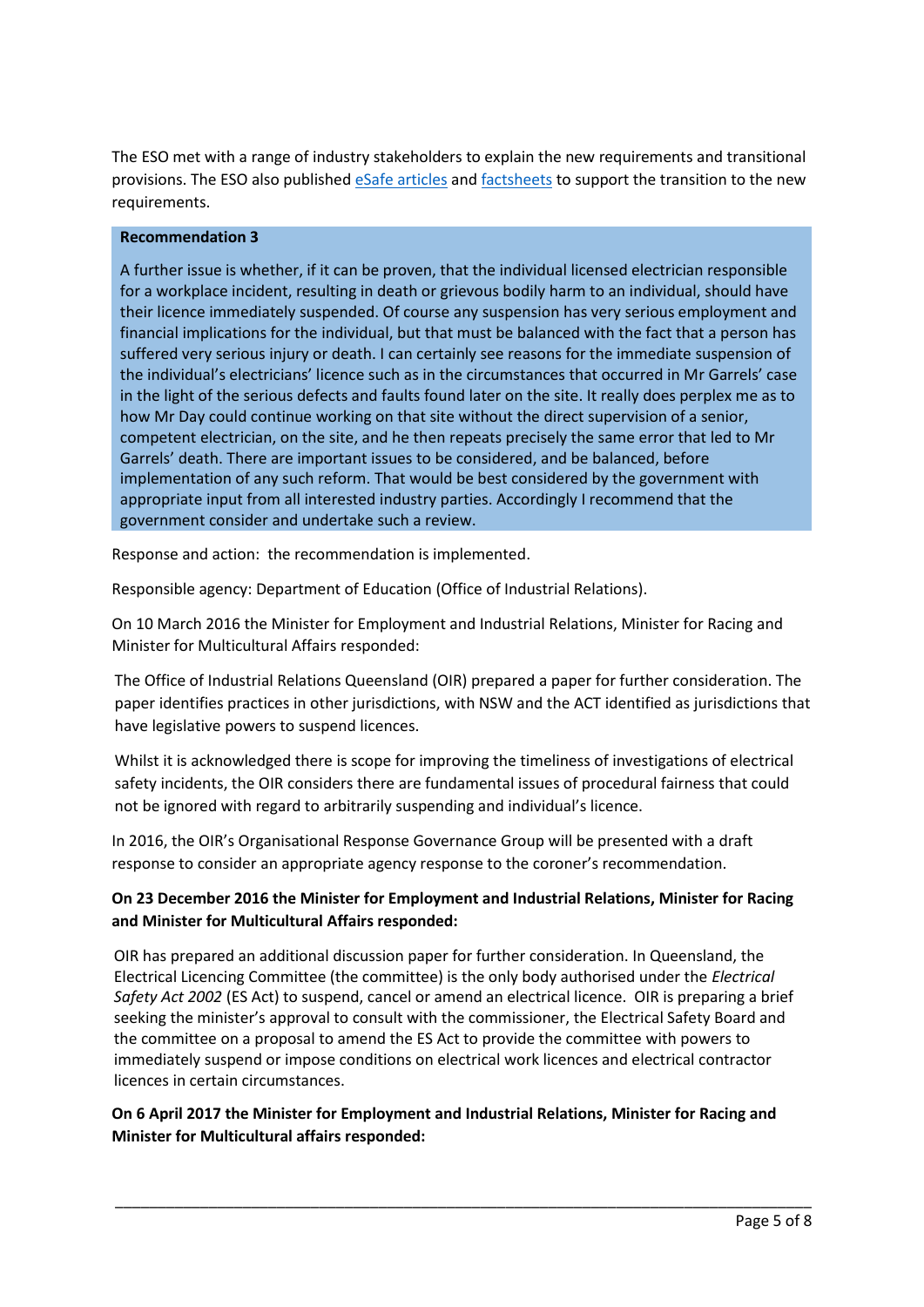The OIR is preparing an additional discussion paper to be present further information to the Electrical Safety Board for consideration at the board's next meeting.

## **On 23 January 2018 the Minister for Education and Minister for Industrial Relations responded:**

Changes effective 31 August 2017 to the *Electrical Safety Act* 2002 increased enforcement and disciplinary powers of the Electrical Safety Office including *'Immediate suspension of work licences'* inserted as Part 9, Division 4 of the *Electrical Safety Act* 2002*.* 

### **Recommendation 4**

The electrical safety protection notice, in my view, needs to be changed. Clearly if the inspector 'reasonably believes circumstances causing an immediate electrical risk to persons or property have arisen' then they need to immediately arrange to have power to the site disconnected until the safety concerns are addressed. Whilst this may seem elementary to a competent inspector there is no harm in the form containing a prompt, immediately next to that box 'ticked' that power must be immediately disconnected and will only be reconnected when the safety issues are addressed. Cutting power to the site has the effect that the electrical safety concern will receive immediate attention. I recommend that the department review their form for this within two months.

Response and action: the recommendation is implemented.

Responsible agency: Department of Education (Office of Industrial Relations).

On 10 March 2016 the Minister for Employment and Industrial Relations, Minister for Racing and Minister for Multicultural Affairs responded:

The Office of Industrial Relations (OIR) Queensland reviewed the content/detail of the electrical safety protection notice as well the way the form was applied.

The OIR will consider a progress report on the review in 2016 with a view to implementing any changes prior to 30 June 2016.

## **On 23 December 2016 the Minister for Employment and Industrial Relations, Minister for Racing and Minister for Multicultural Affairs responded:**

OIR is continuing with its review of the content/detail of the Electrical Safety Protection Notice (EPSN). The review is to be provided to OIR Policy for feedback on recommendations prior to implementing any updates.

## **On 6 April 2017 the Minister for Employment and Industrial Relations, Minister for Racing and Minister for Multicultural affairs responded:**

The OIR reviewed the ESPN and determined the provided for immediate disconnection of power in certain circumstances should be made more explicit in the notice.

A draft final wording of the ESPN was reviewed and minor amendments to the wording will be made.

In conjunction with the alteration of the ESPN, inspectors will undergo competency training relevant to using their powers to issue an ESPN.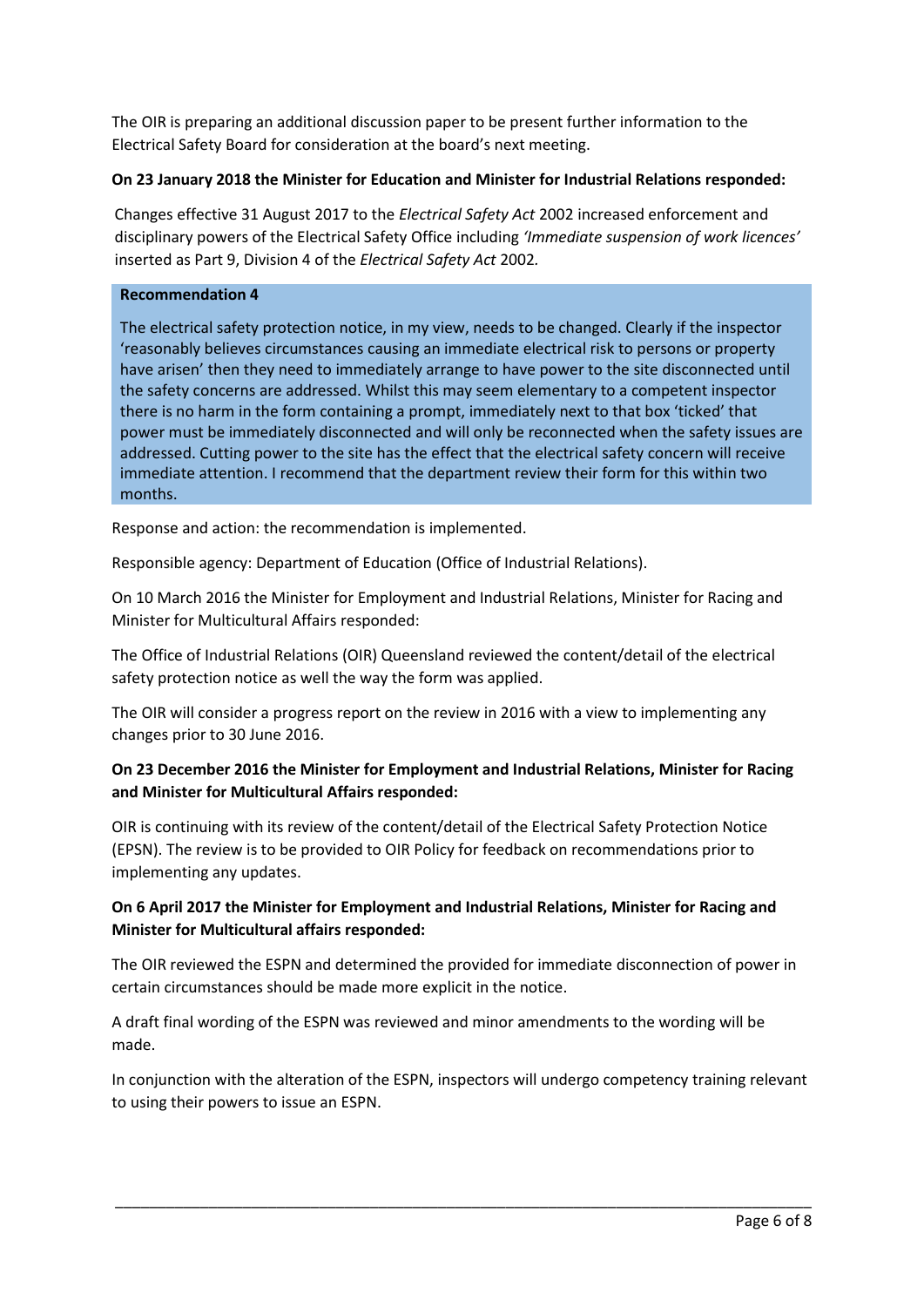## **On 23 January 2018 the Minister for Education and Minister for Industrial Relations responded:**

The updated ESPN was drafted and prompts inspectors to immediately disconnect power in appropriate circumstances. The improved ESPN books will be printed and the electronic versions uploaded to the database for use by inspectors.

### **On 15 August 2018 the Minister for Education and Minister for Industrial Relations responded:**

The new ESPN books were printed and distributed in August 2017 to all regional offices and an electronic version uploaded to the electronic database for use by inspectors in February 2018.

### **Recommendation 5**

If the law does not already provide that the principal contractor and building contractor are obliged to notify the Queensland Building and Construction Commission of any death or serious injury on site, then the law needs to be amended to impose this obligation on them.

Response and action: the recommendation is implemented.

Responsible agency: Department of Housing and Public Works (lead) supported by the Department of Education.

On 23 December 2016 the Minister for Housing and Public Works and the Minister for Employment and Industrial Relations, Minister for Racing and Minister for Multicultural Affairs responded:

In consultation with the Department of Housing and Public Works (DHPW), the Office of Industrial Relations (OIR) is reviewing its current memorandum of understanding (MOU) with the Queensland Building and Construction Commission (QBCC) under which OIR notifies the QBCC of any incident that results in a fatality at a workplace or as a result of a work activity, or any prosecution action where the injured person or relevant duty holder is reasonably believed to be a licence holder under legislation administered by the QBCC. The MOU is being updated with a view to strengthening the notification procedures.

Additionally, the QBCC now receives the OIR significant incident notification which is used to distribute basic information on a serious incident or fatality within 12-24 hours of the incident occurring. This allows the QBCC to undertake some preliminary research on the location prior to further information being available. The QBCC had not previously received these notifications.

The issue of whether or not amendments to the *Queensland Building and Construction Commission Act 1991* are required to address the coroner's recommendation is still under consideration.

# **On 16 November 2017 the Minister for Housing and Public Works and the Minister for Employment and Industrial Relations, Minister for Racing and Minister for Multicultural Affairs responded:**

On 25 May 2017, the Minister for Housing and Public Works and Minister for Sport introduced the *Building and Construction Legislation (Non-conforming Building Products – Chain of Responsibility and Other Matters) Amendment Bill 2017* (the Bill) into the Queensland Legislative Assembly. The Bill contained several measures to help improve work health and safety on building and construction sites, relevant to recommendation 5.

On 24 August 2017 the Bill was passed in Parliament and received Royal Assent on 31 August 2017. It commenced on 1 November 2017.